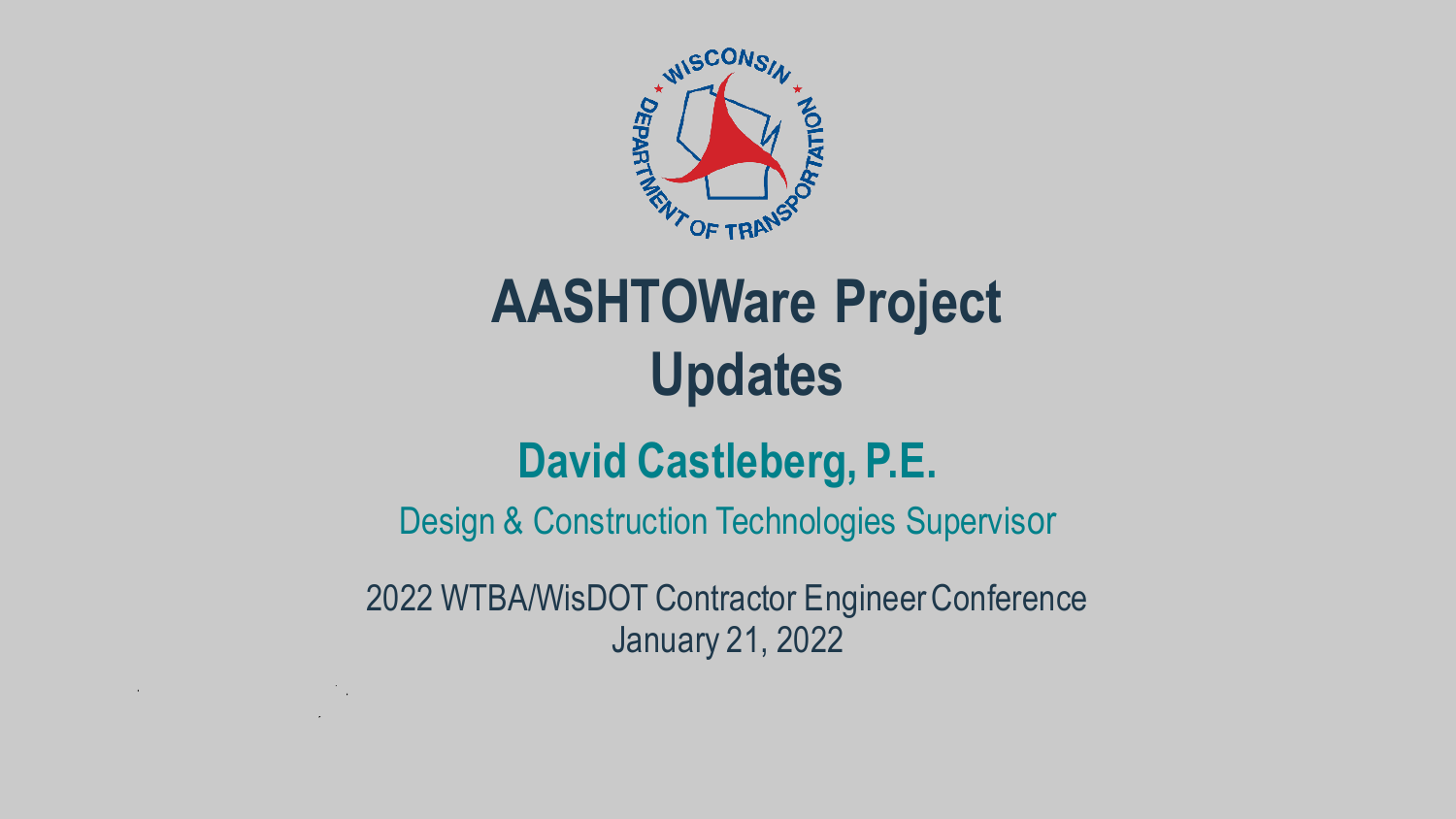

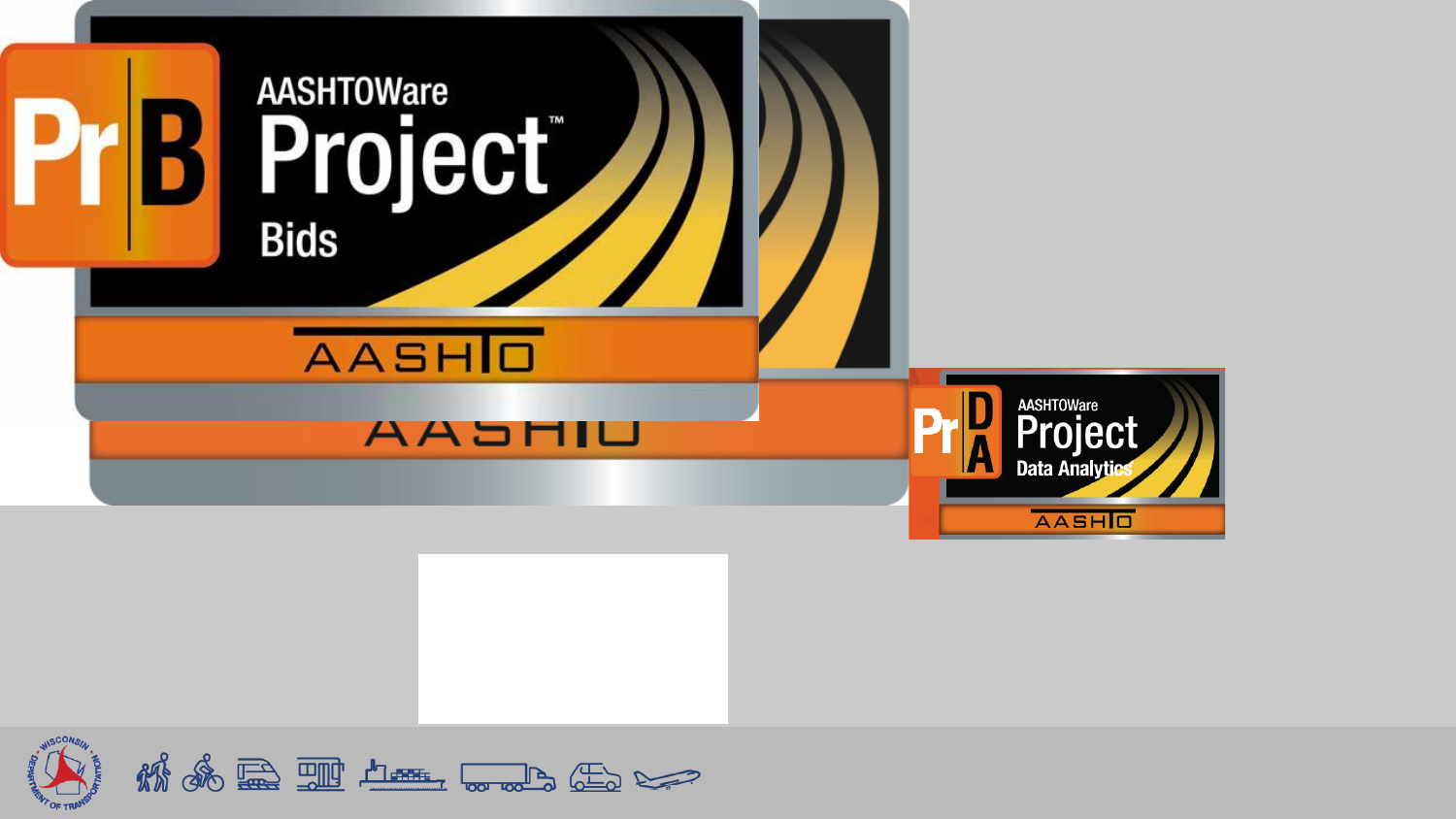## **AASHTOWare Project (AWP)**

### **Current implementation status**

- **AWP Preconstruction** in production 2016.
- **AWP Bids** in production 2019.
- **AWP Construction** in production December 2020.
- **AWP Civil Rights & Labor** in configuration stage.
- **AWP Materials** implementation in progress.

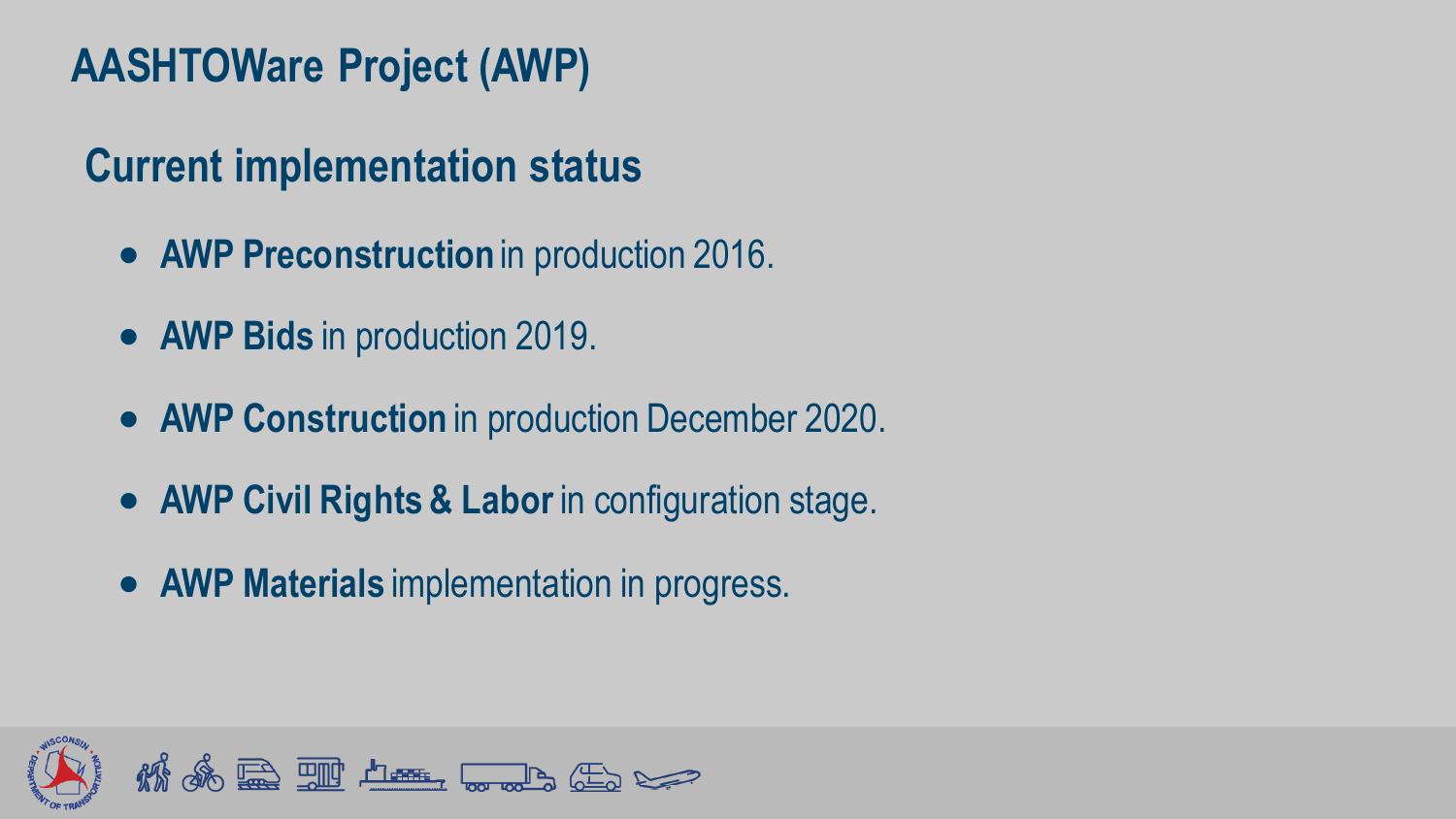### **WisDOT Contract Management System - Past**



- CAS Construction Administration System
- BAMS/DSS Decision Support System
- FIIPS Financial Integrated Improvement Programming System
- CRCS Civil Rights Compliance System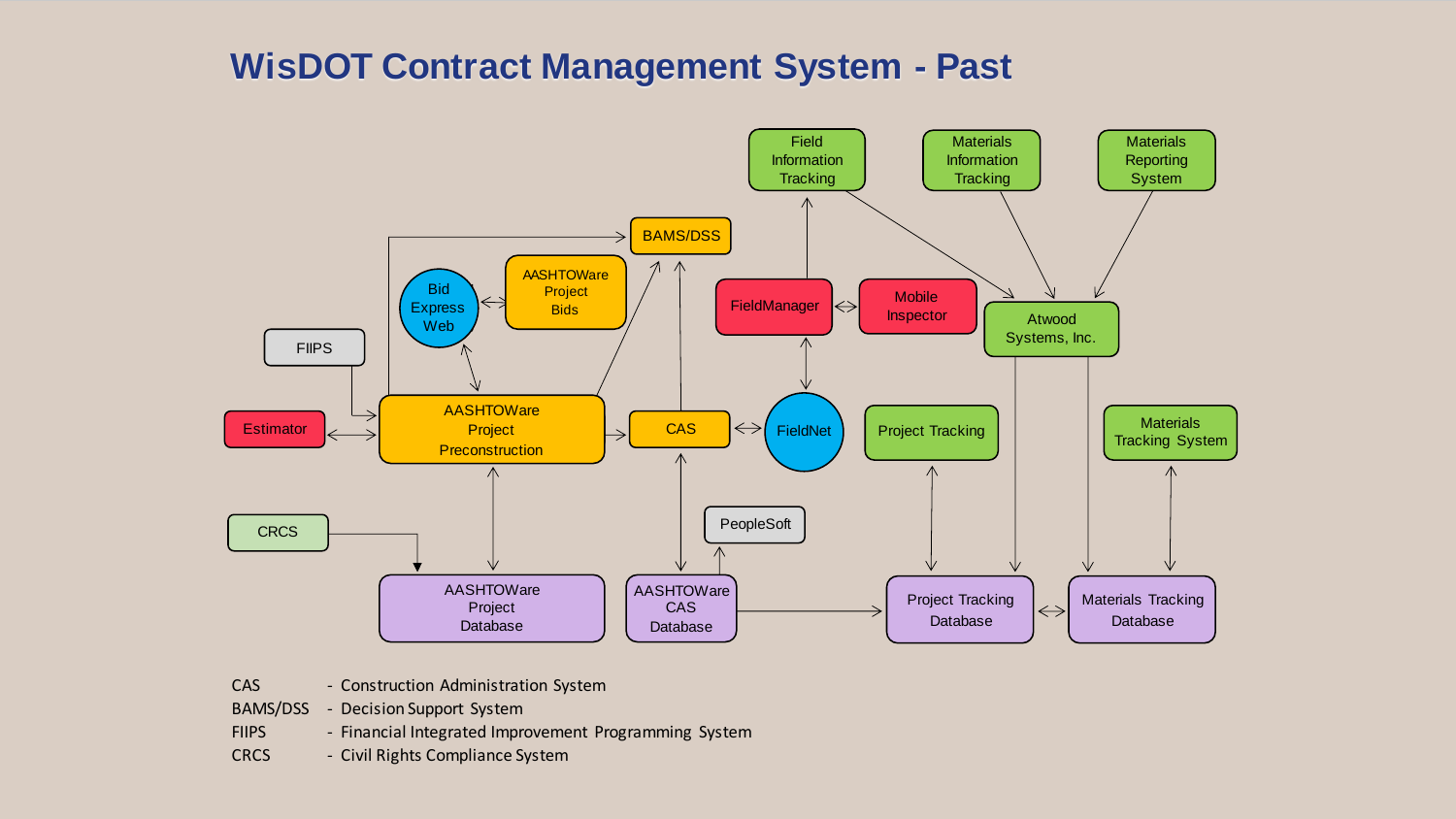### **WisDOT Contract Management System – Current**

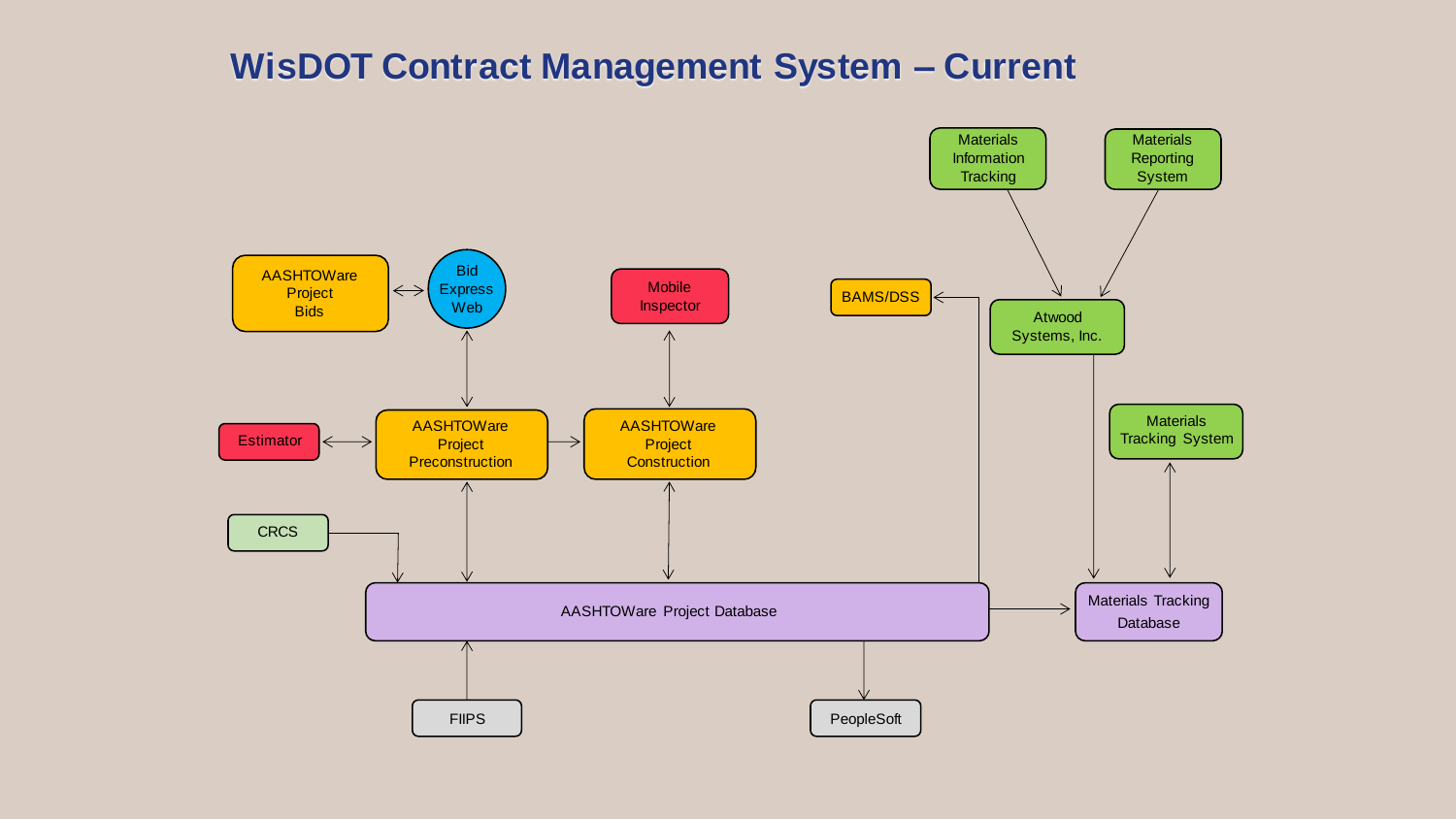### **WisDOT Contract Management System – Future**

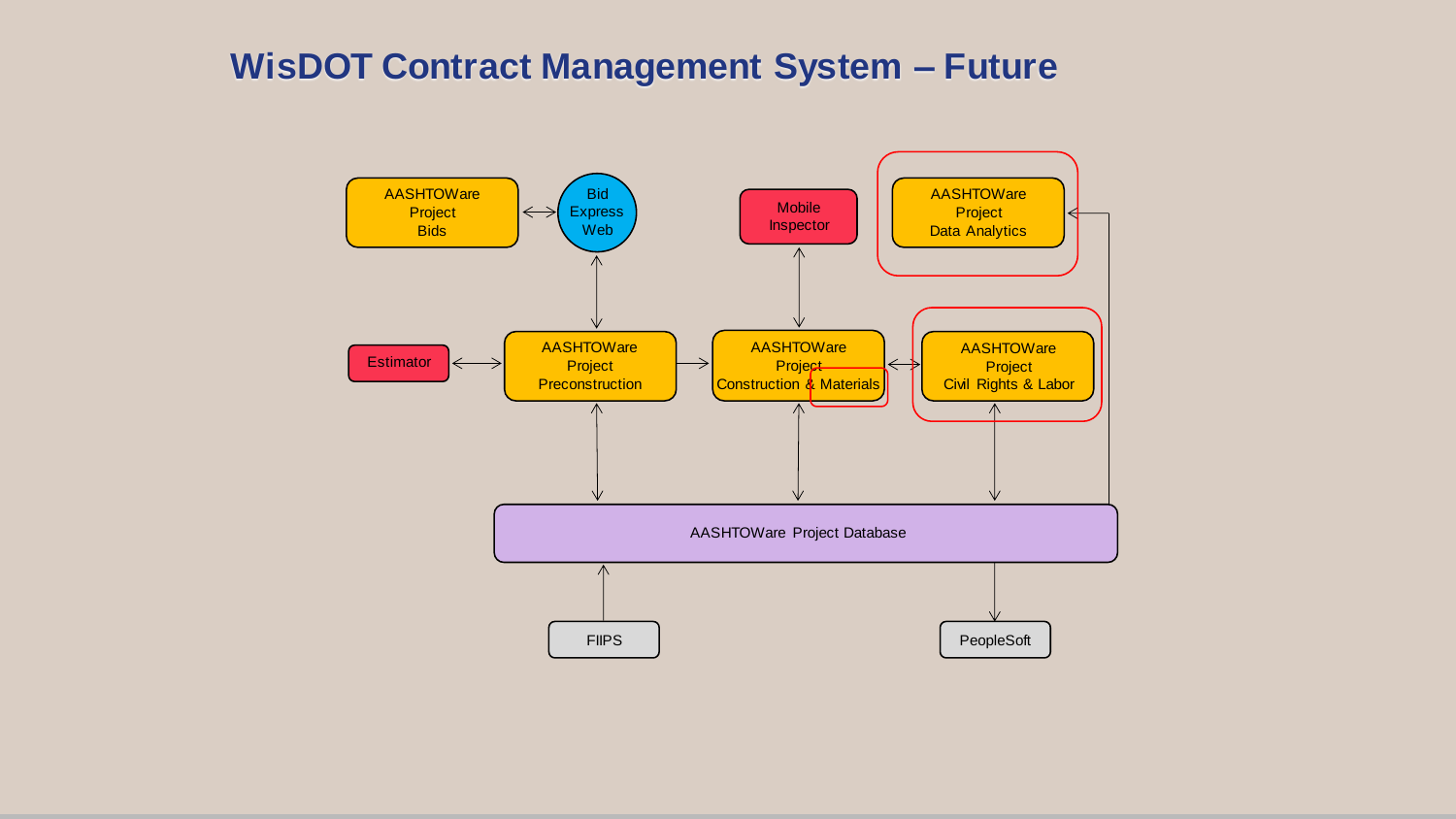### **AASHTOWare Project Preconstruction**

- In Production since 2016
- Entry of Engineers Estimates
	- Interfaces with Estimator
- Processing of Bid Letting
- 2021 updates
	- training documentation revisions
	- revised several reports

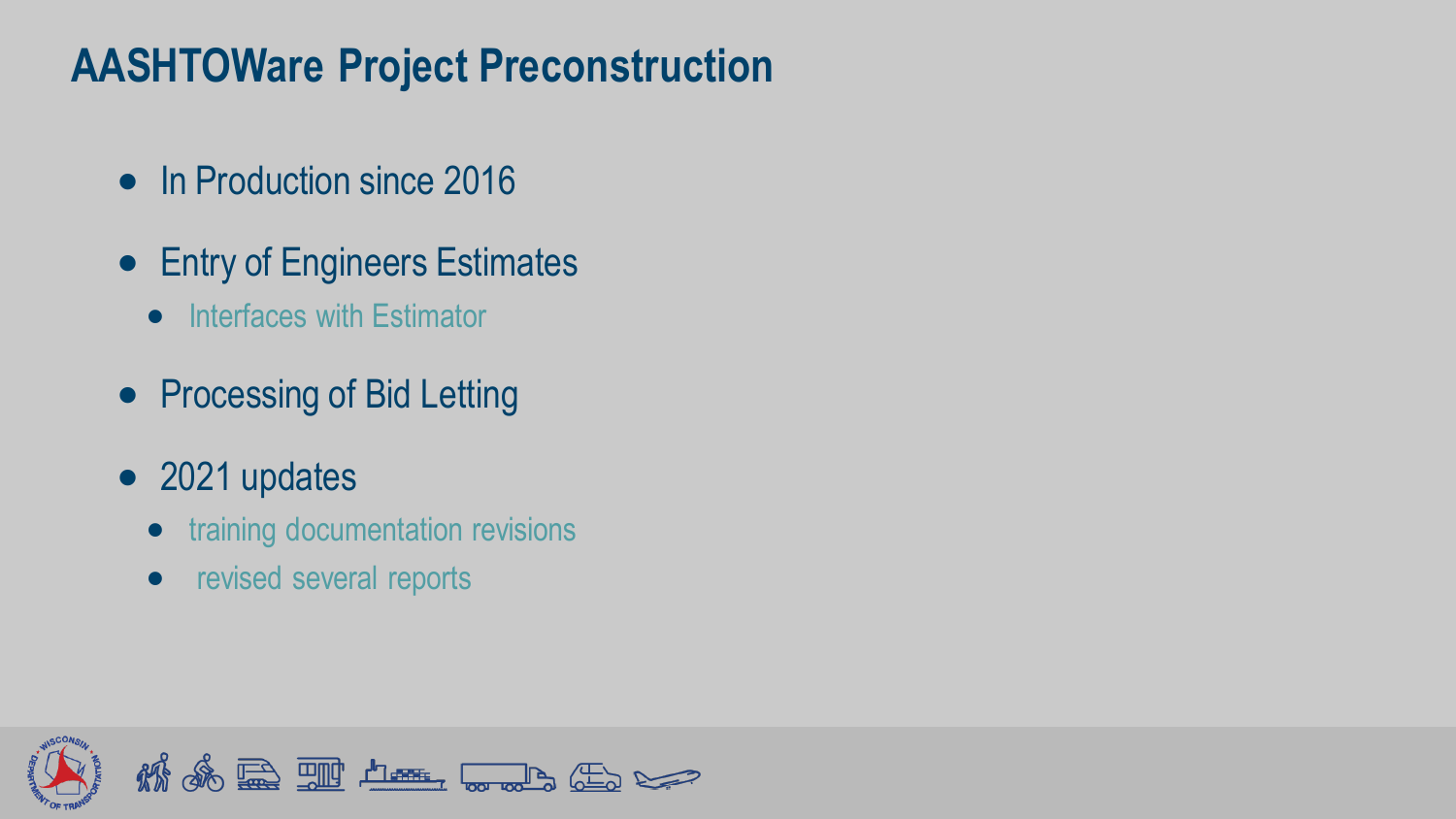### **AASHTOWare Project Bids**

- In Production since 2019
- Contractor entry of Bids
- Version 4.0 to be released February 18, 2022

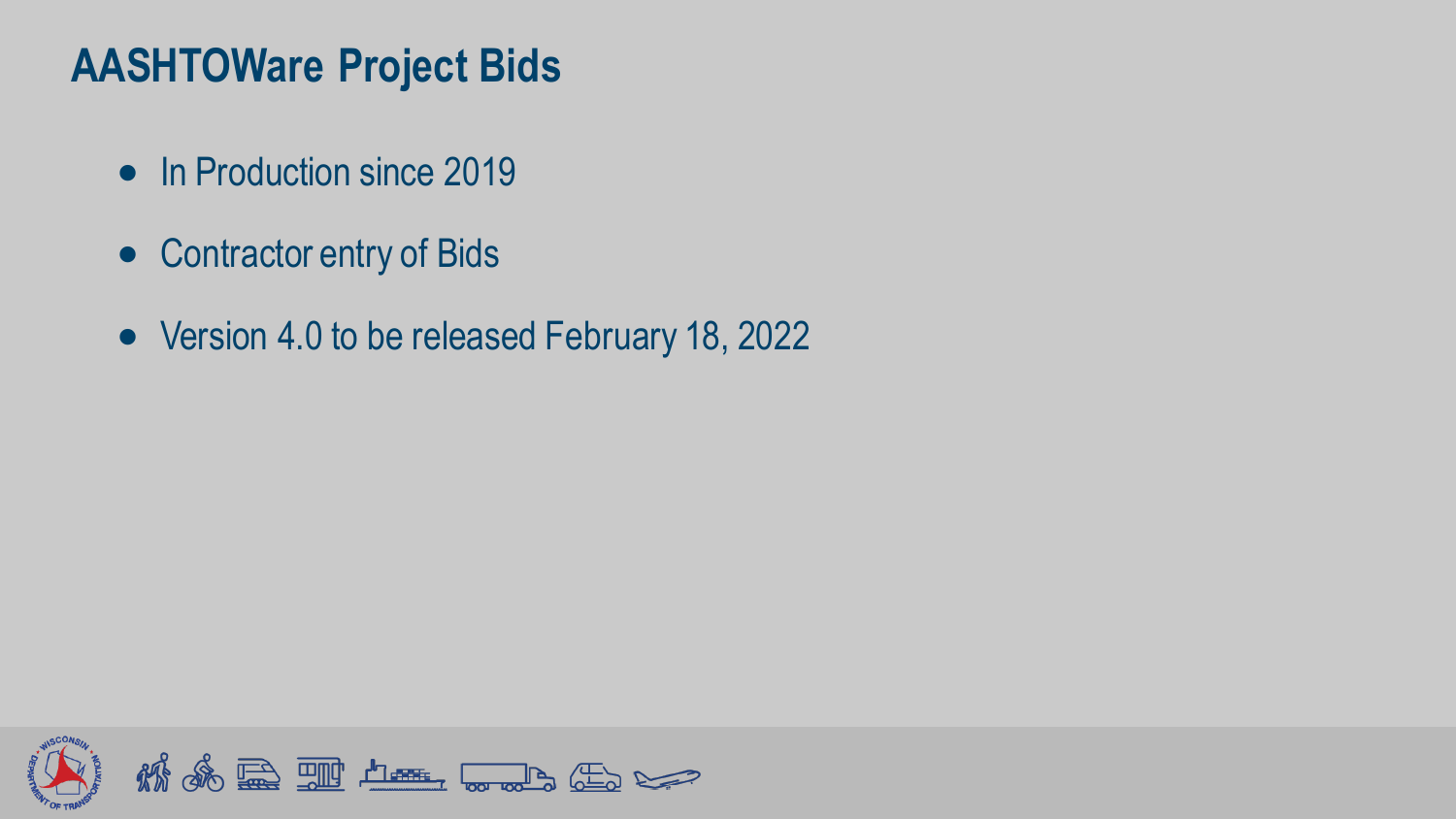### **AASHTOWare Project Data Analytics**

- Analyze Bid Letting
- Current upgrade project
	- WisDOT participating
	- New functionality every two weeks
	- Using in production
- Full Production in 2023

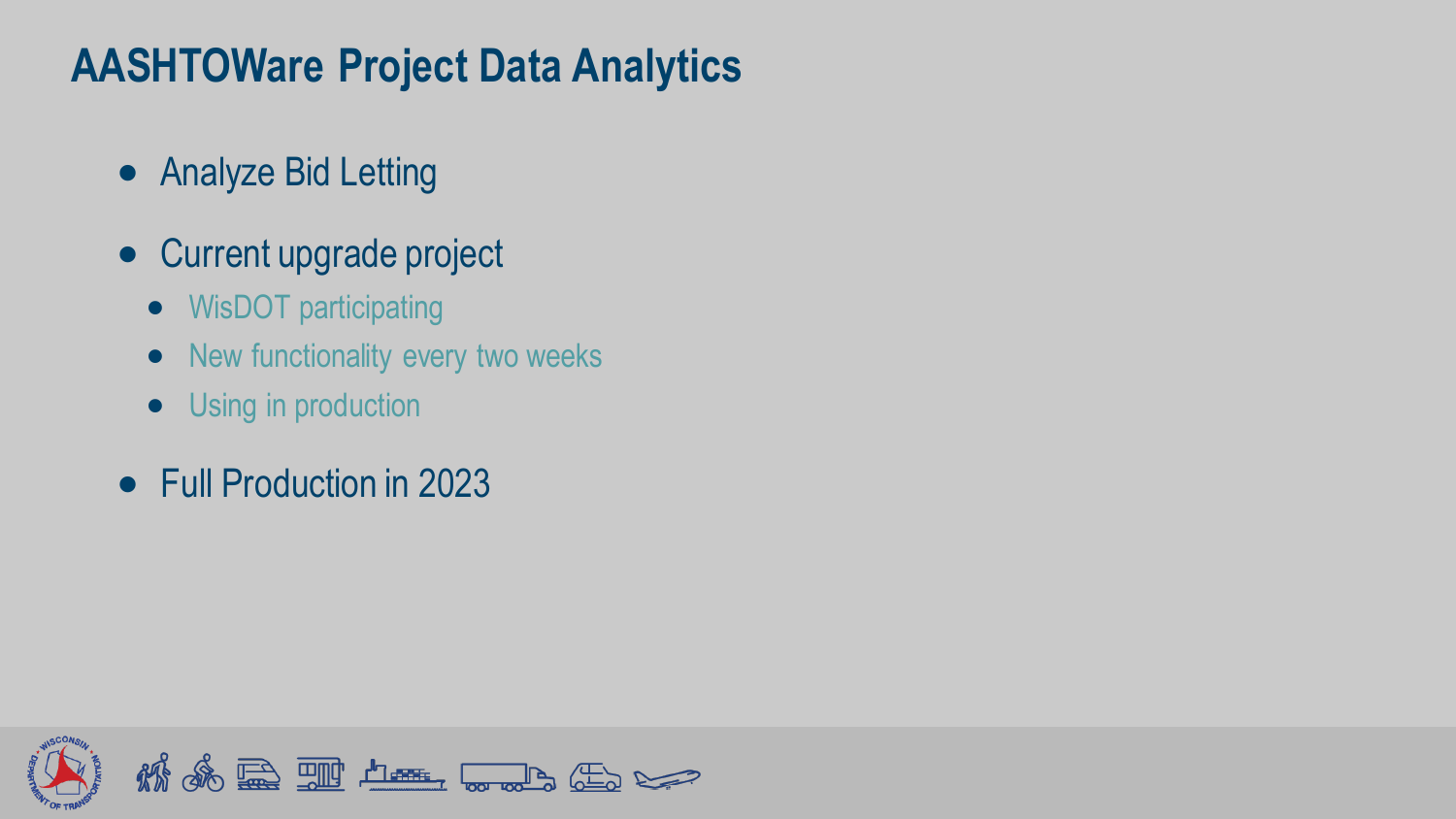### **AASHTOWare Project Construction**

- In production December 2020
- Contract administration: Daily Work Reports and diaries, item quantity usage, change orders, and pay estimates, subcontractors, and more
- Replaces CAS, FieldManager, FieldBook, FieldNet, Field Information Tracking and Project Tracking
- Connects to Mobile Inspector app for Daily Work Reports

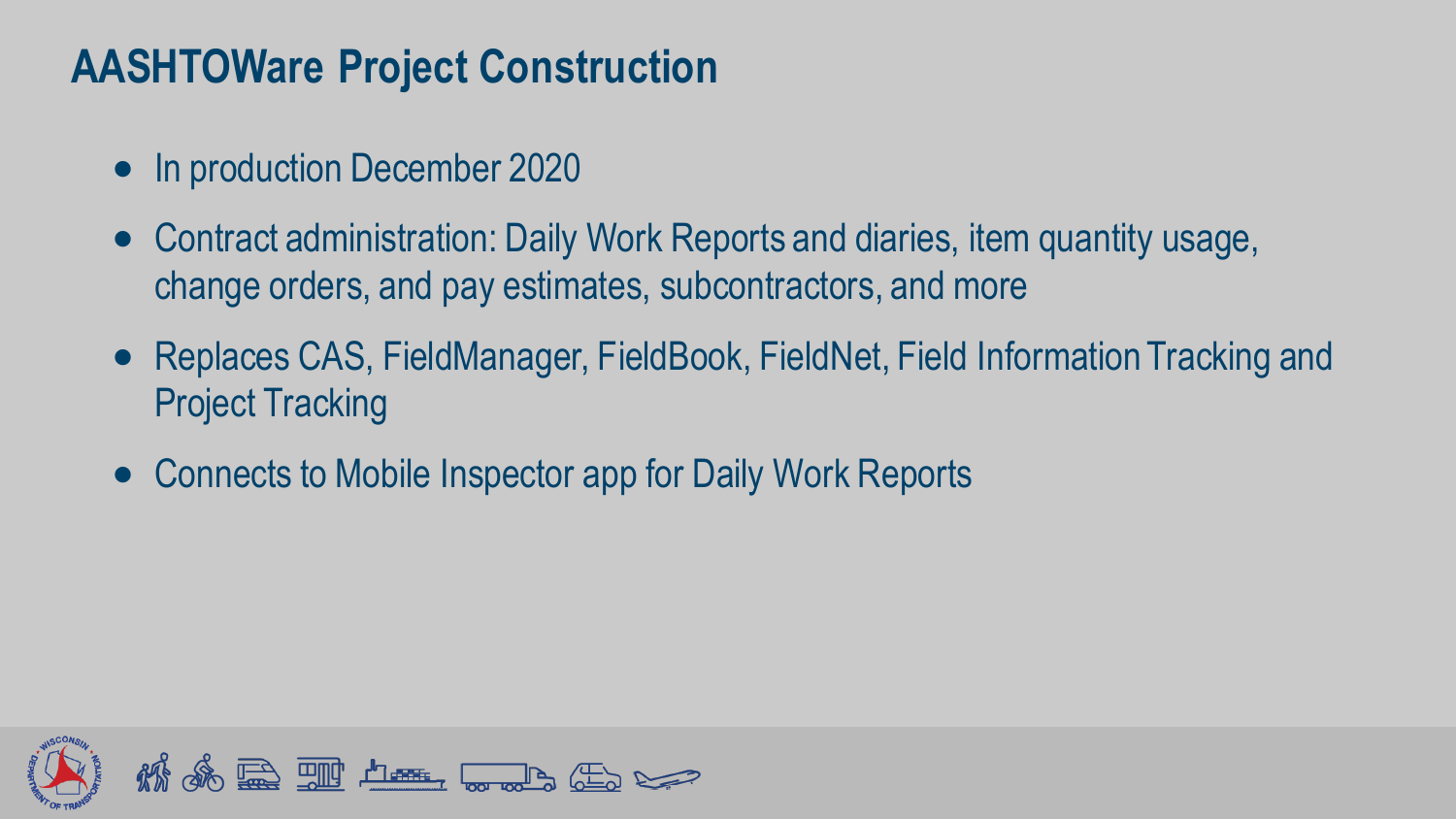### **AASHTOWare Project Construction – Stat That**

- 392 Contracts Administering
- \$1.7 bil Awarded Dollar Amount
- 2096 Processed Payment Estimates
- 973 Processed Change Orders
- 1330 Construction Users
	- 966 WisDOT and Consultants
	- 320 Contractors
	- $\blacksquare$  14 FHWA

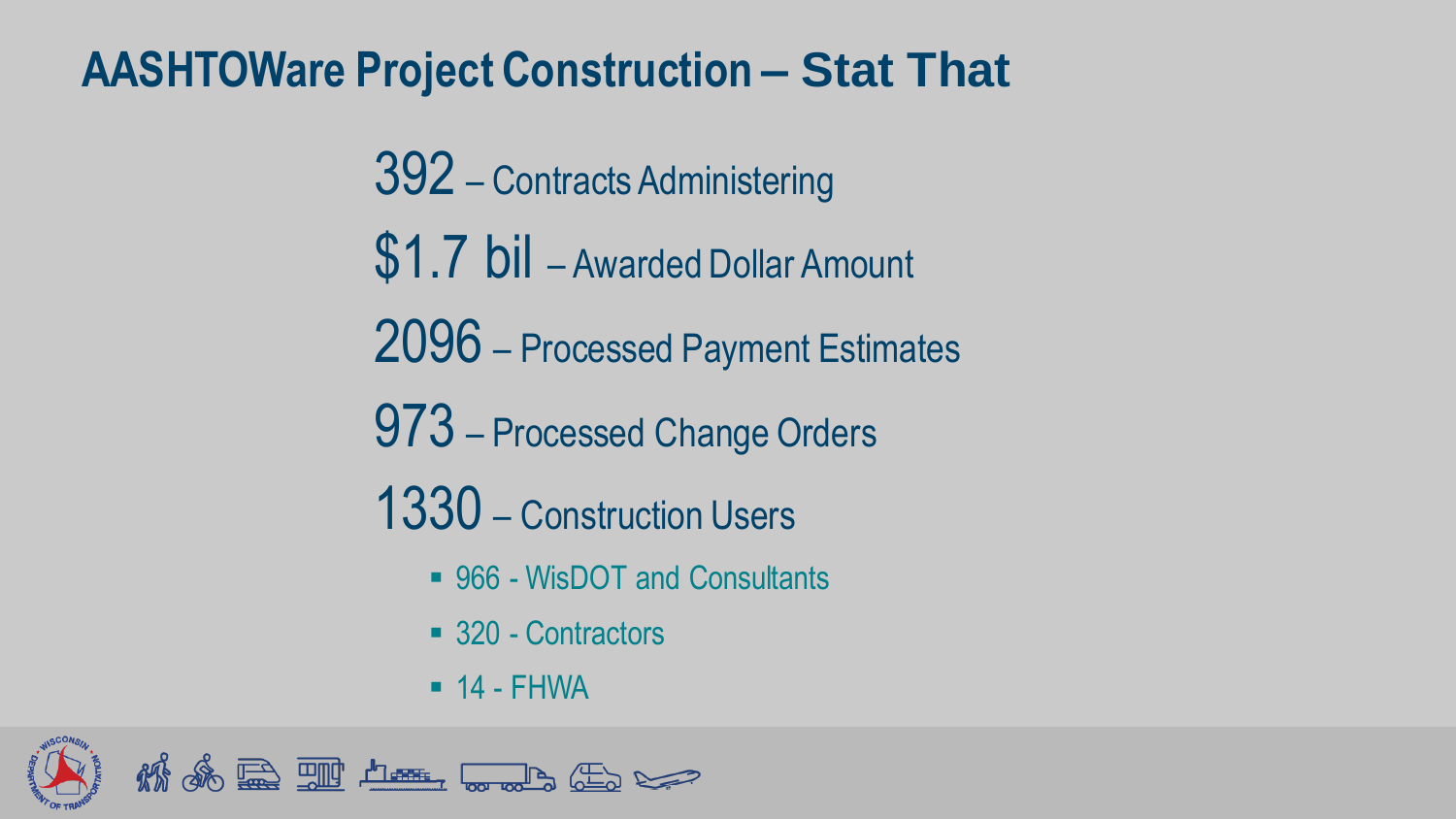### **AASHTOWare Project Civil Rights & Labor**

- Replaces Civil Rights Compliance System (CRCS)
- DBE, Trucking, OJT, Labor Compliance
- Currently entering DBE Commitment information in Production
- Pilot with Contractors in Summer 2022
	- Prompt Payment tracking
	- Payroll entry
- Production winter 2022
	- Prompt Payment tracking
	- Payroll entry

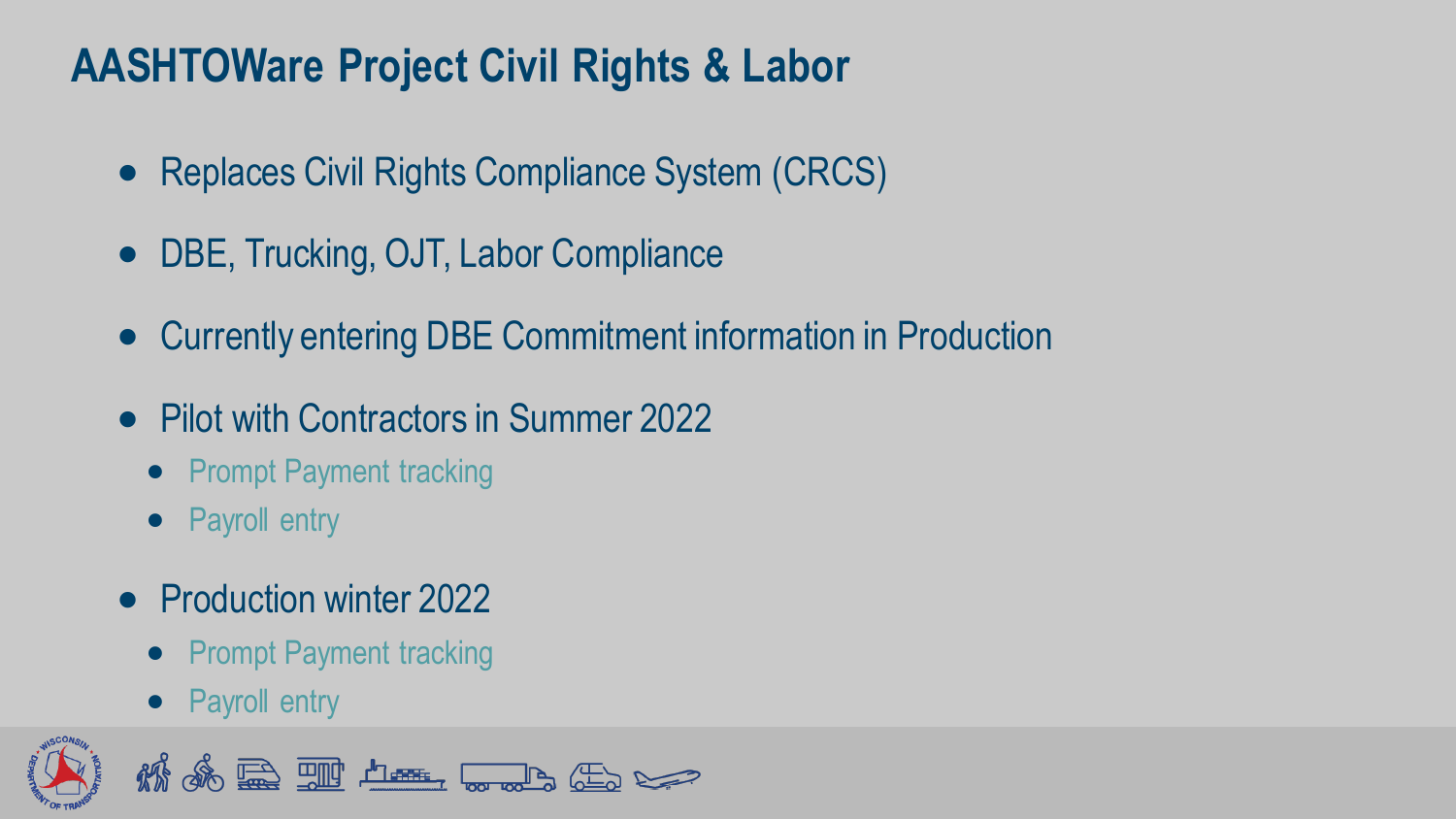### **AASHTOWare Project Materials**

- Tracking of material testing requirements for all contract items
- Replaces Materials Information Tracking, Materials Tracking System and Materials Reporting System
- Reorganization of Materials Specifications and CMM
- Changes in contract administration procedures
- The Materials Information Tracking system, Materials Tracking system and Materials Reporting System will continue to be used to enter materials records for all LET contract until AWP Materials is in Production.
- Tentative Production 2025

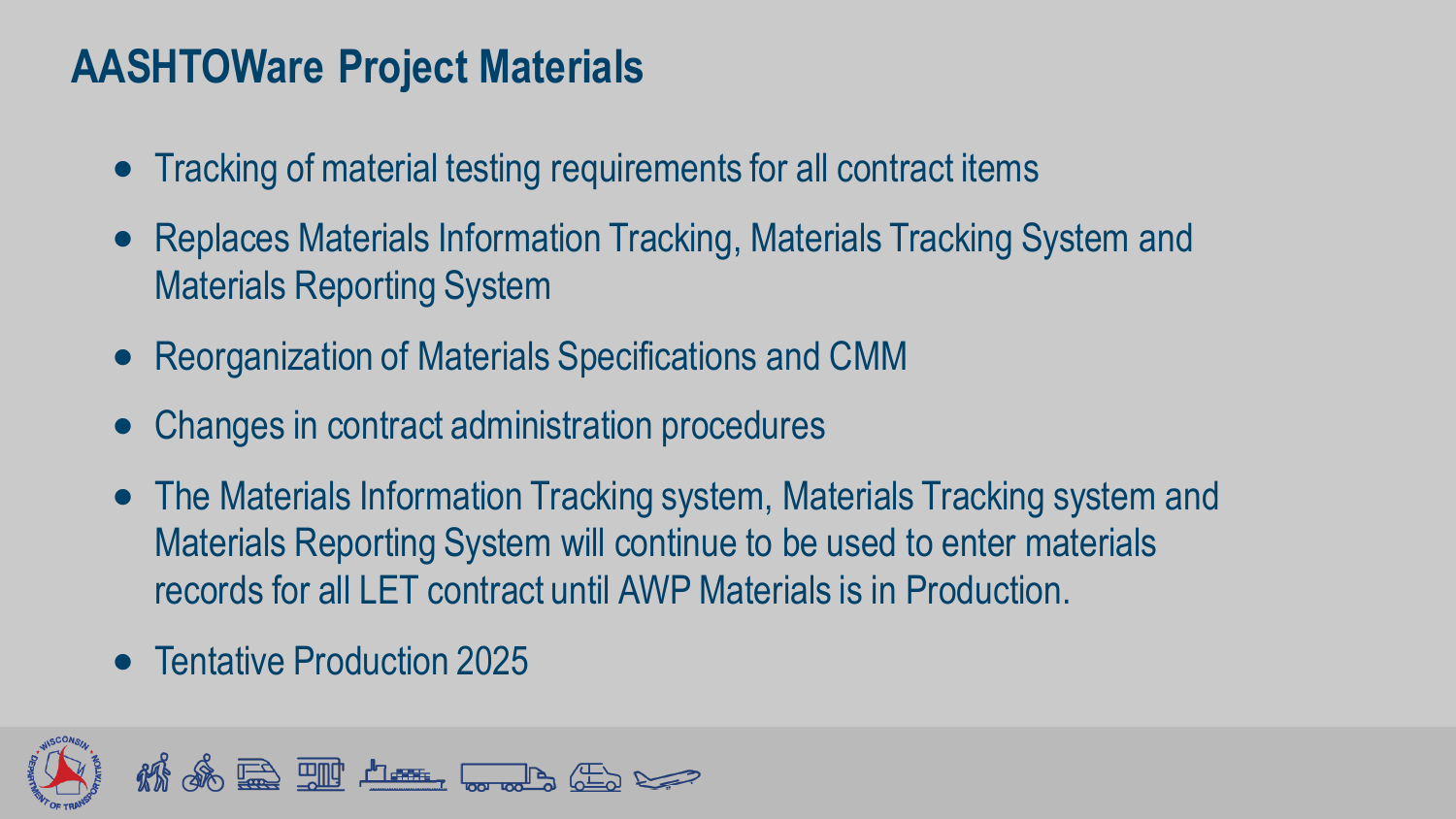|          | <b>AASHTOWare</b><br>Project<br><b>AASHIO</b> |
|----------|-----------------------------------------------|
| Username |                                               |
| Password |                                               |
| eDirProd |                                               |

The AASHTOWare Project system is for official business use by WisDOT and authorized users only. External users of the system including contractors and consultants may not access any data unless it is directly relative to the construction projects for which they are under contract with WisDOT. Use of the AASHTOWare Project system is monitored. WisDOT will audit all data created, viewed, updated and deleted in a manner consistent with state and federal law.

Log On

For assistance, contact the WisDOT AASHTOWare Project System Administrators at AWPSupport@dot.wi.gov

Version 4.5.3 Revision 034

AASHTOWare Project™ and the AASHTOWare Project™ logo are registered trademarks of the American Association of State Highway and Transportation Officials. Copyright ©1997-2022 AASHTO.<br>https://wisdot-pr-prod.infotechfl.com/

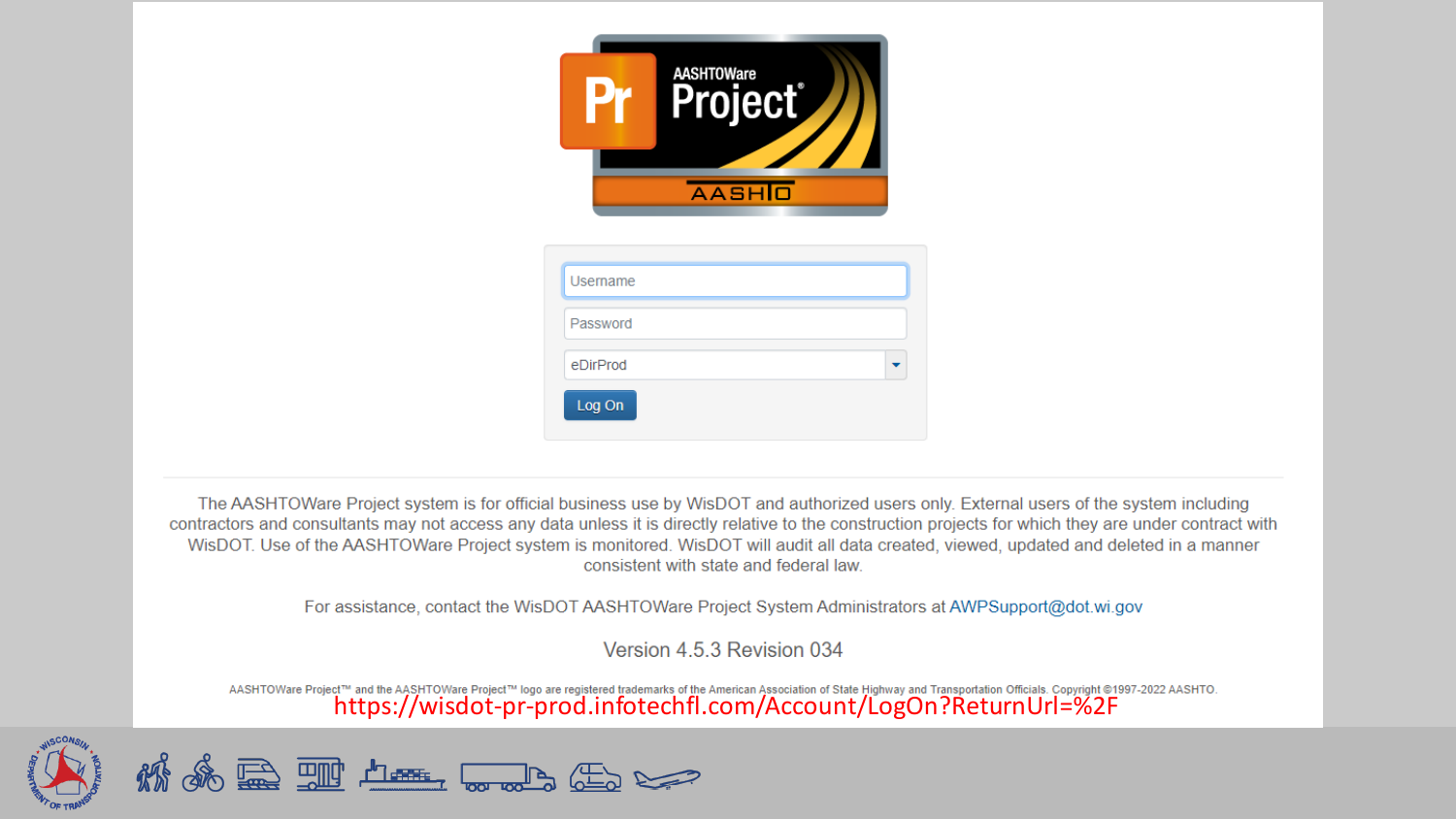



On this page: Reference Data System Information External Links System Administration Preconstruction Civil Rights & Labor Civil Rights & Labor Non-Agency Construction Materials Materials Worksheets Estimation Data Analytic

### PROJECT WisDOT System Wide Admin Role

| ▼ System Information                    | ❷ | > Reference Data                          |                                | 3 |
|-----------------------------------------|---|-------------------------------------------|--------------------------------|---|
| <b>Constr Management Sys ID (CMSID)</b> |   | ► External Links                          |                                | 3 |
| 05c108c5-6491-4d27-b78a-b5bf0f4cb710    |   | AASHTOWare Project Knowledge Base (AWPKB) | AWPKB                          |   |
|                                         |   | Civil 3D Knowledge Base (C3DKB)           | C3DKB                          |   |
| <b>Product Version</b>                  |   | <b>Construction and Materials Manual</b>  | <b>CMM</b>                     |   |
| 4.5.3 Revision 034                      |   | <b>Facilities Development Manual</b>      | <b>FDM</b>                     |   |
|                                         |   | getLatLong.net                            |                                |   |
| <b>Database Version</b>                 |   | Highway Construction Contract Information | <b>HCCI</b>                    |   |
|                                         |   | Highway Maintenance Manual                | <b>HMM</b>                     |   |
| 4.5.034                                 |   | <b>Standard Specifications</b>            | Spec                           |   |
|                                         |   | WisDOT Contract Administration            | <b>Contract Administration</b> |   |
| > System Administration                 | 0 | WisDOT Roadway Standards                  | Roadway Standards              |   |
| > Preconstruction                       | ❷ | > Civil Rights & Labor                    |                                | 3 |
| > Construction                          | ❷ | > Civil Rights & Labor Non-Agency         |                                |   |
| > Materials                             | 0 |                                           |                                |   |
| > Materials Worksheets                  | 0 |                                           |                                |   |
| > Estimation                            | 0 |                                           |                                |   |
| > Data Analytics                        | 0 |                                           |                                |   |

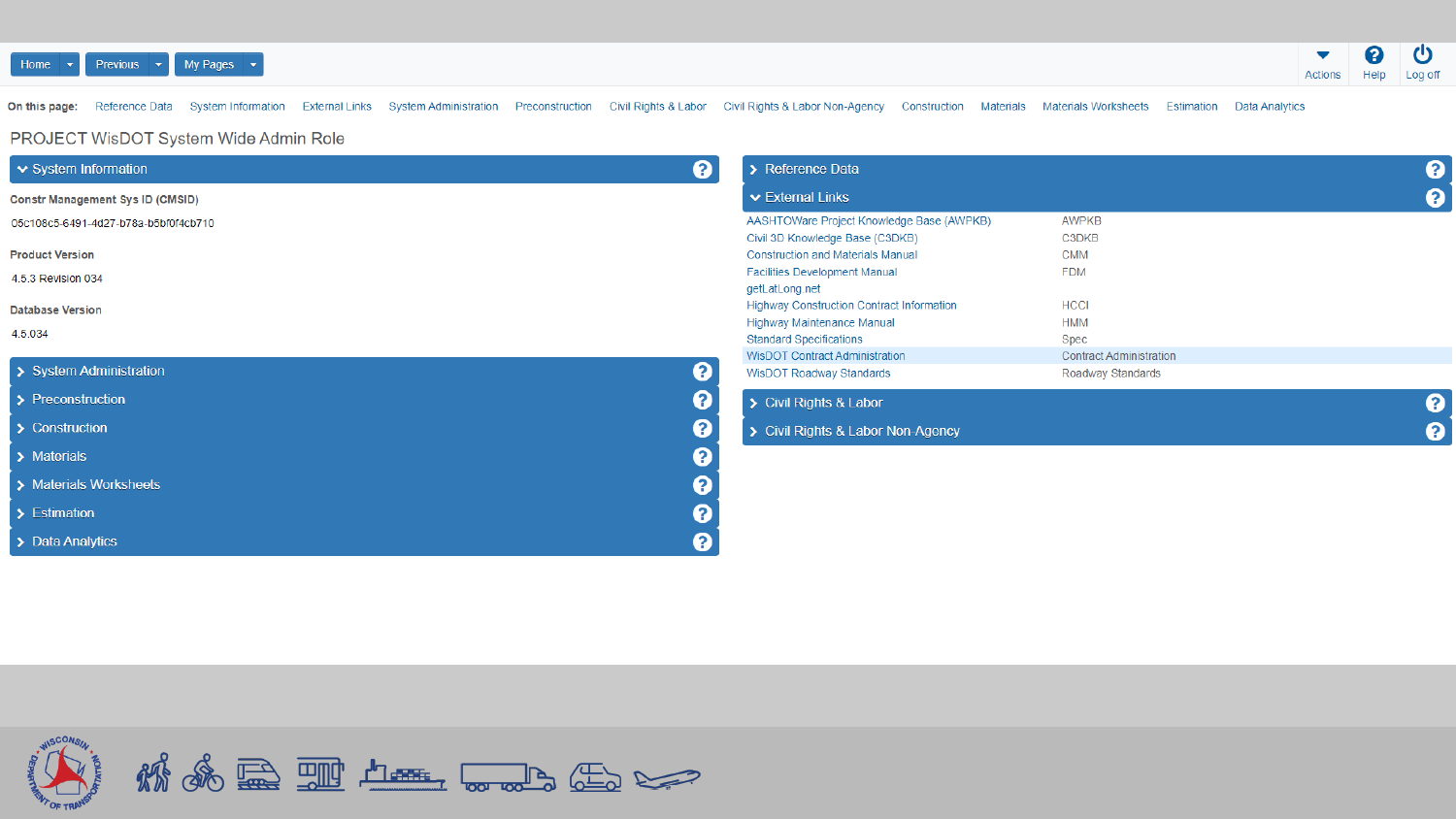## **AASHTOWare Project Construction Roles**

- Chief
- Compliance Specialist
- Contract Specialist
- Inspector
- Project Engineer
- Project Manager
- Read Only Construction
- Supervisor
- Utility Coordinator
- FHWA
- Contractors

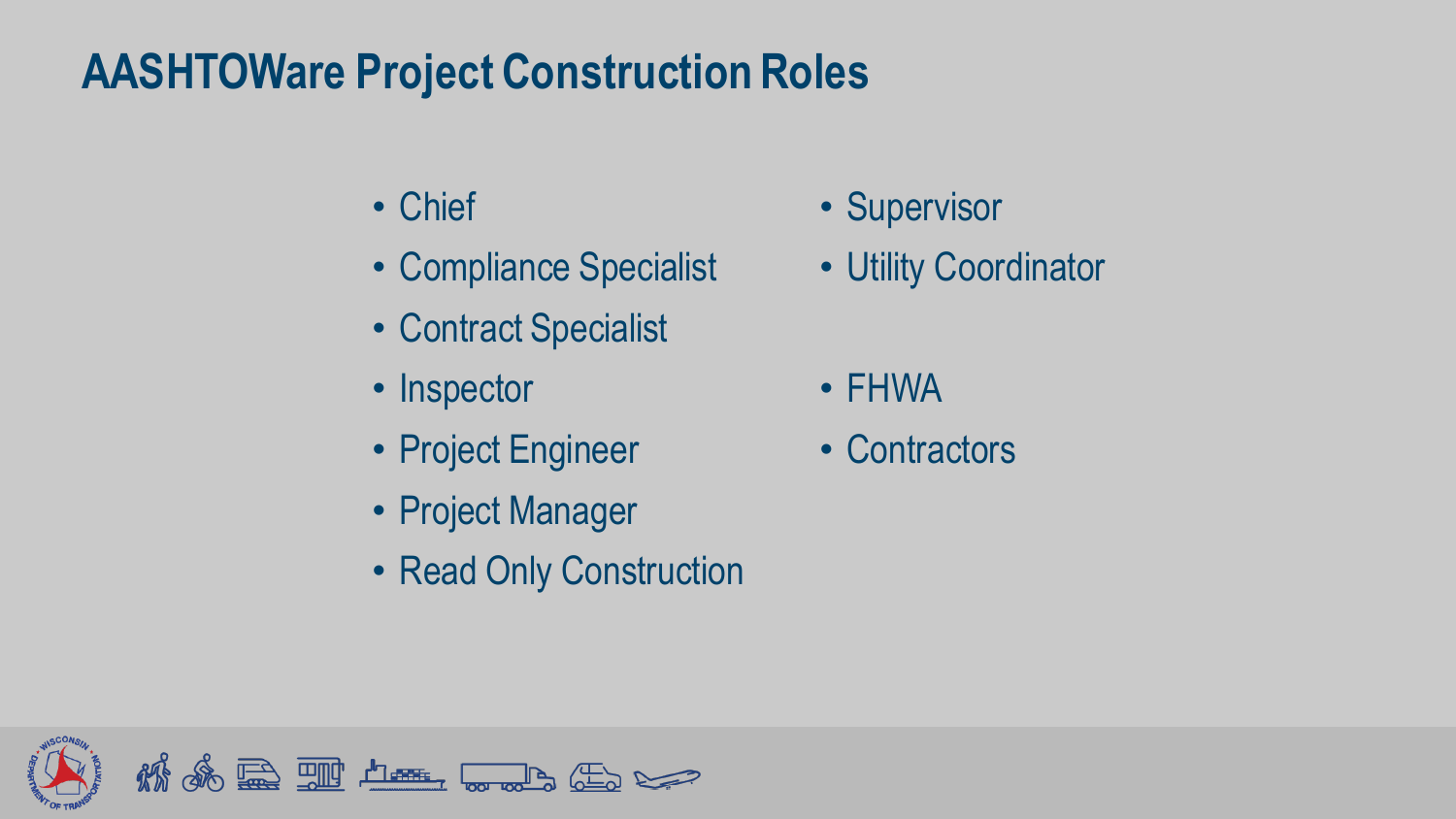### **Contractors Role and Features**

- Contractors
	- **This role is for contractor staff who are approving change orders and reviewing payment** estimates for a specific construction contract.
		- Project Engineer grants access for Contractor users to the contract
	- Change orders are approved in the application with an electronic signature.
	- Email notification sent to ALL contractor users when it is their turn to approve a change order.
	- $\blacksquare$  If contractor has multiple users, they must determine who will be the signatory. Only one can sign.

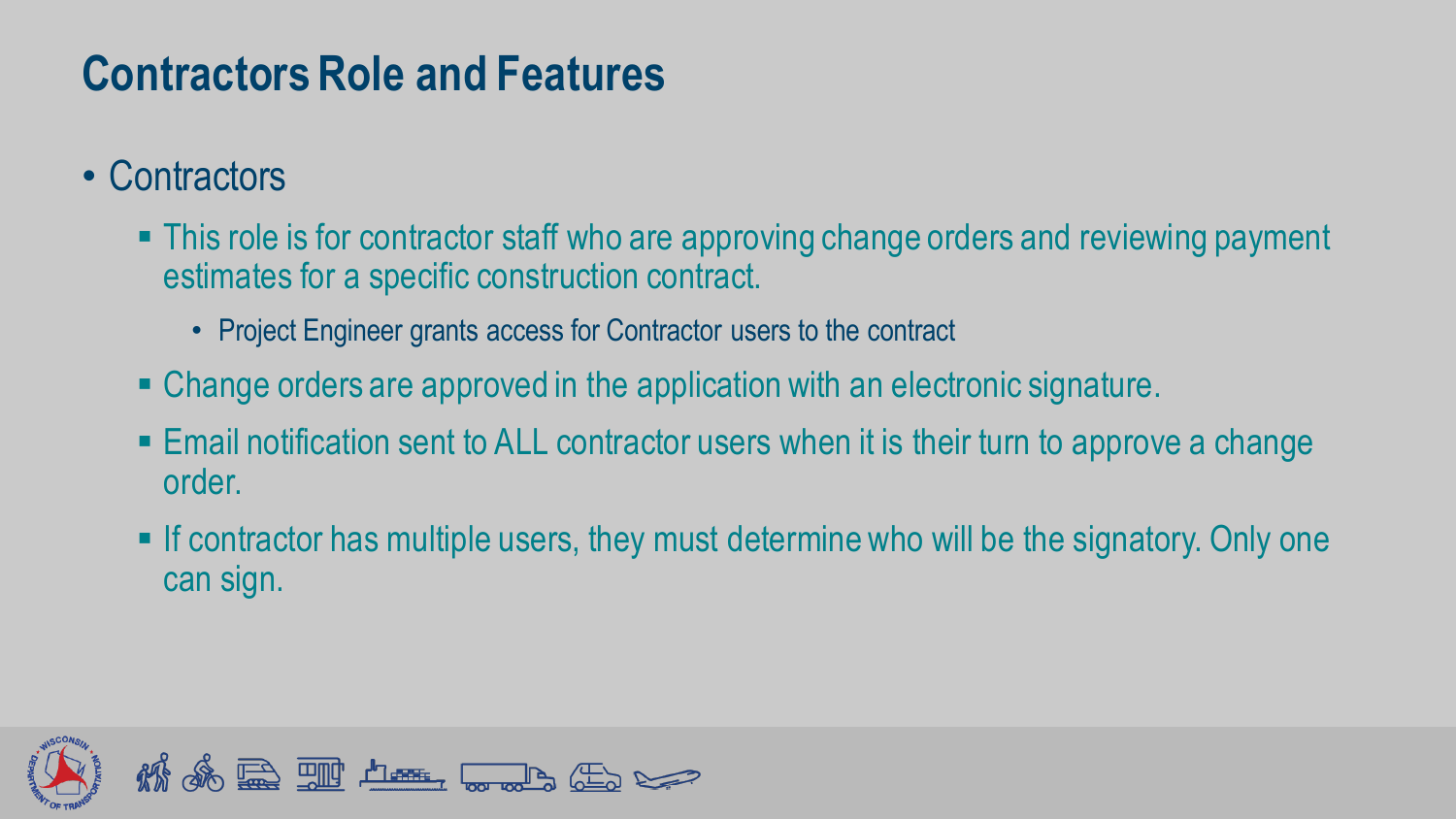# **AASHTOWare Project User Accounts**

To request an AWP account

Go to **Account Request, Renewal, and Approval Process** on the

AASHTOWare Project Knowledge Base site

<https://awpkb.dot.wi.gov/Content/awp-sysinfo/awp-accts/app-access-appr.htm>

Follow the steps to request one.

Accounts for:

- Preconstruction
	- Designers Engineers Estimates
- Construction
	- All Construction Roles

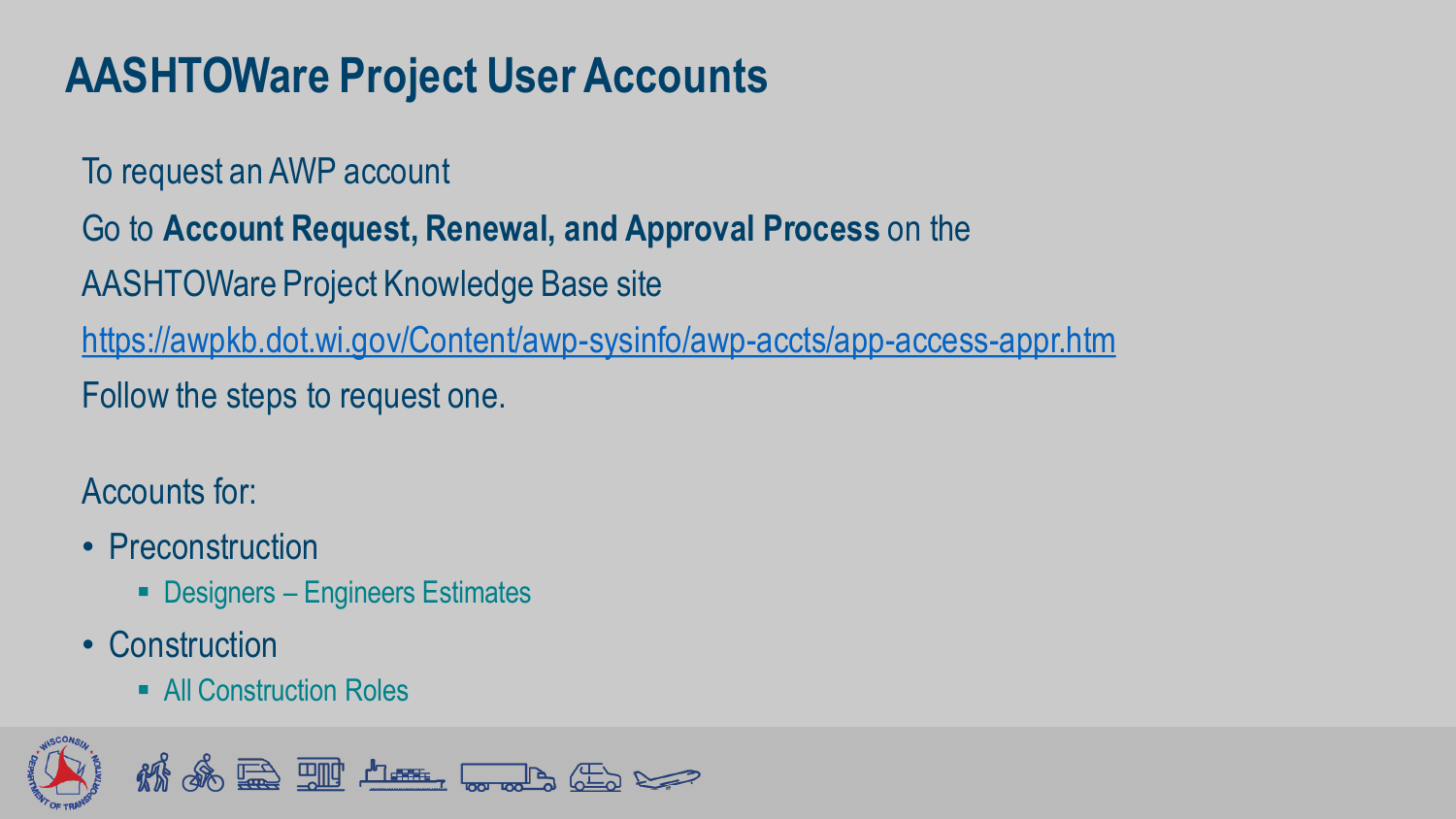## **AASHTOWare Project Knowledge Base (AWPKB)**

- Developed for users of the AASHTOWare Project™ web based applications including Preconstruction, Construction & Materials, and Civil Rights & Labor.
- Supported on multiple platforms smartphones, tablets and computers
- Provides detailed documentation, training videos, links to external resources, announcements and a FAQ section.
- Internal search engine.
- All AWP documentation will be located on this website.
- AWPKB URL <https://awpkb.dot.wi.gov/Content/Default.htm>

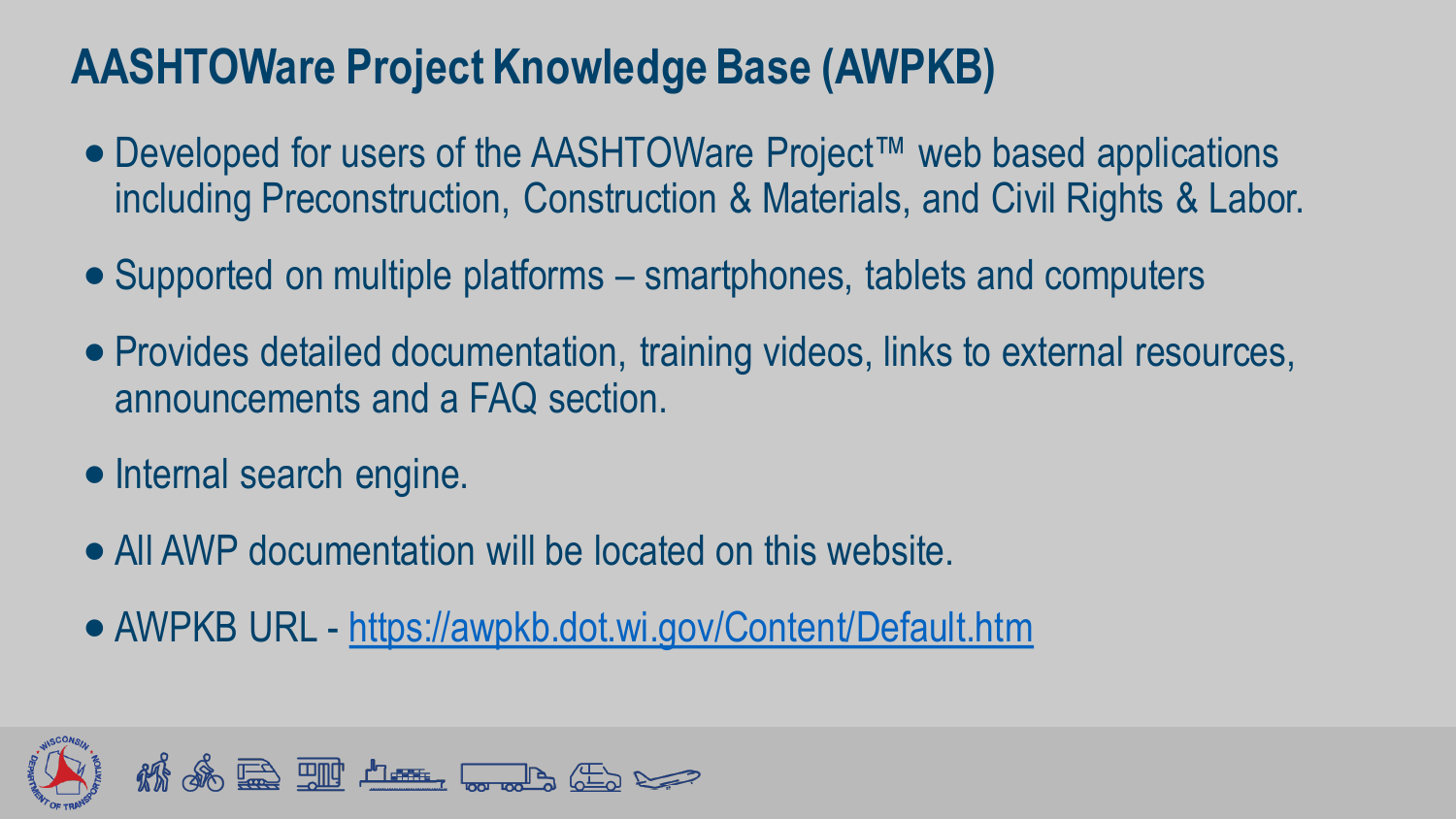

**Contact AASHTOWare Project support**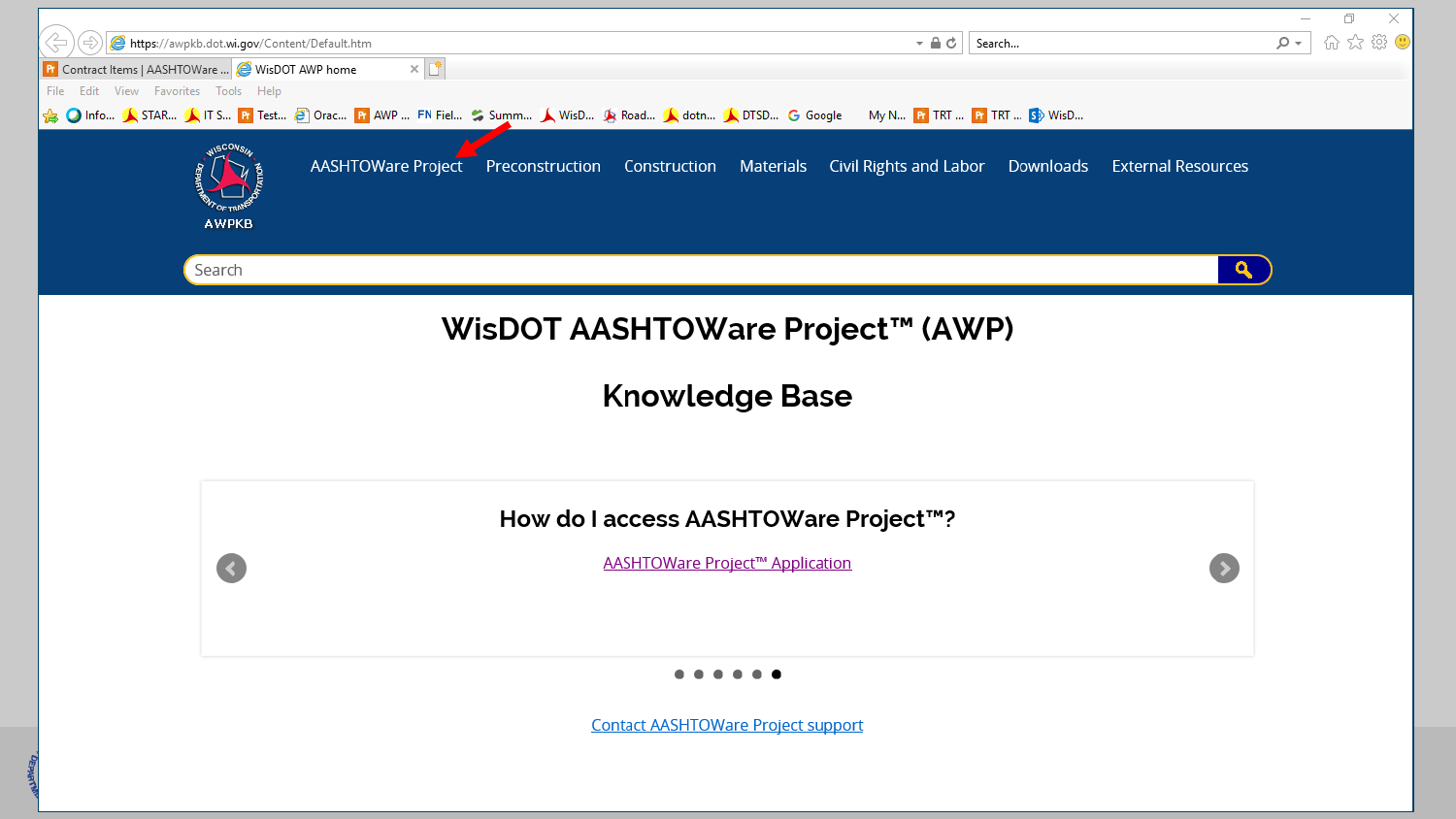

Search



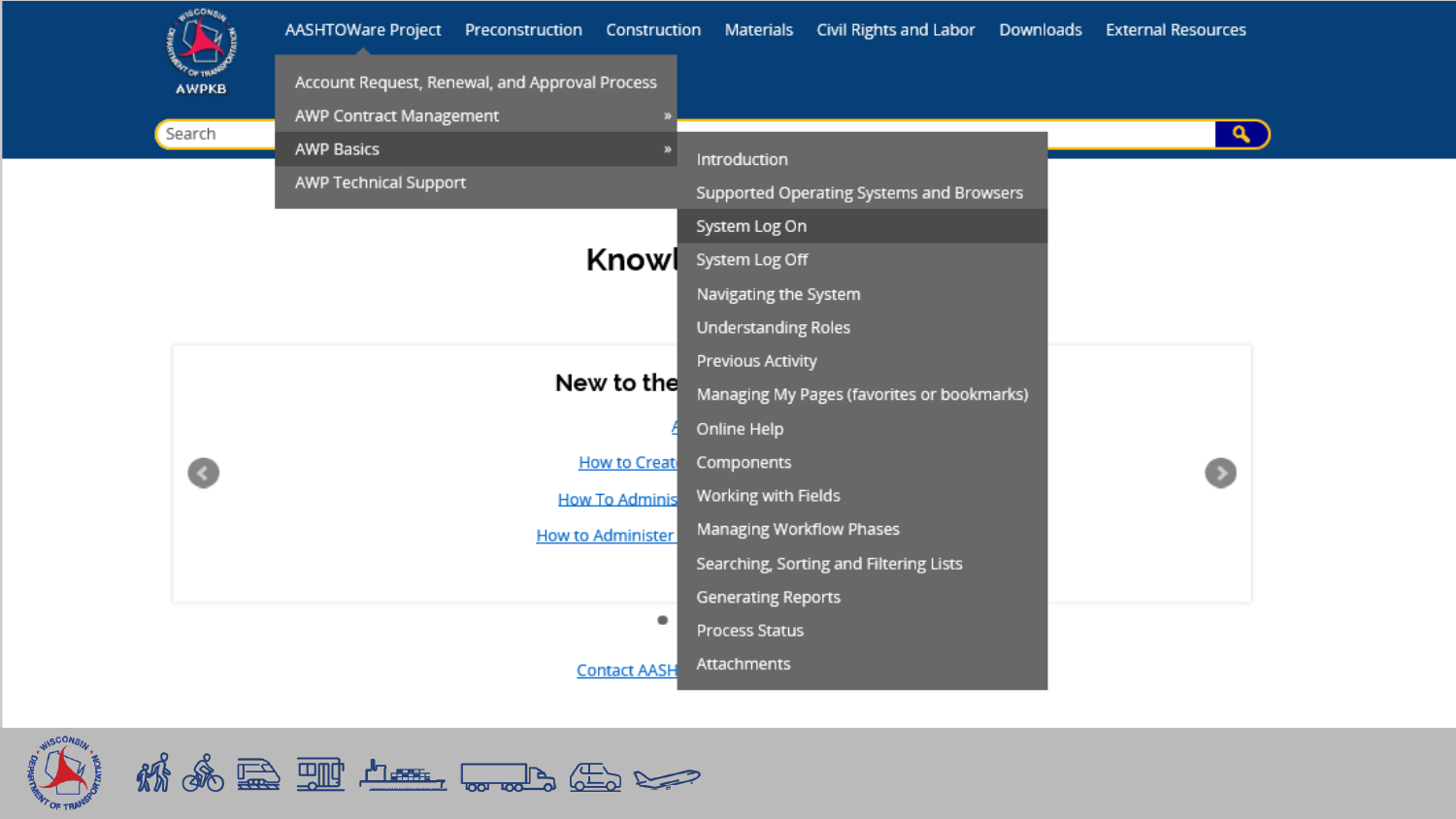

Contract Preparation (Contract Spec, Compliance Spec, BidLetContExec, ReadonlyContractors)

**AASHTOWare Project** Preconstruction Construction Materials

Automated Construction Management User Group (ACMUG) »

Construction Software Information - Current and Future

How to Administer a Construction Contract

How to Administer a Maintenance (PbM) Contract

Pantry

Summary of Construction Changes

### tem Outage Notification

The AASHTOWare Project 4.4 upgrade was completed on Friday, October 16, 2020.

We do not anticipate any system outages until the next system upgrade tentatively scheduled for March 2021.

**Contact AASHTOWare Project support** 



### Contract Setup (Project Engineer)

Contract Progress (Project Engineer, Project Manager, Inspector, Contractors)

Contract Finals (Project Engineer, Project Manager, Contract Spec)

Contractor role access within AWP Construction

Readonly Construction role access within AWP Construction

Other Contract Administration Procedures

**Agency Views** 

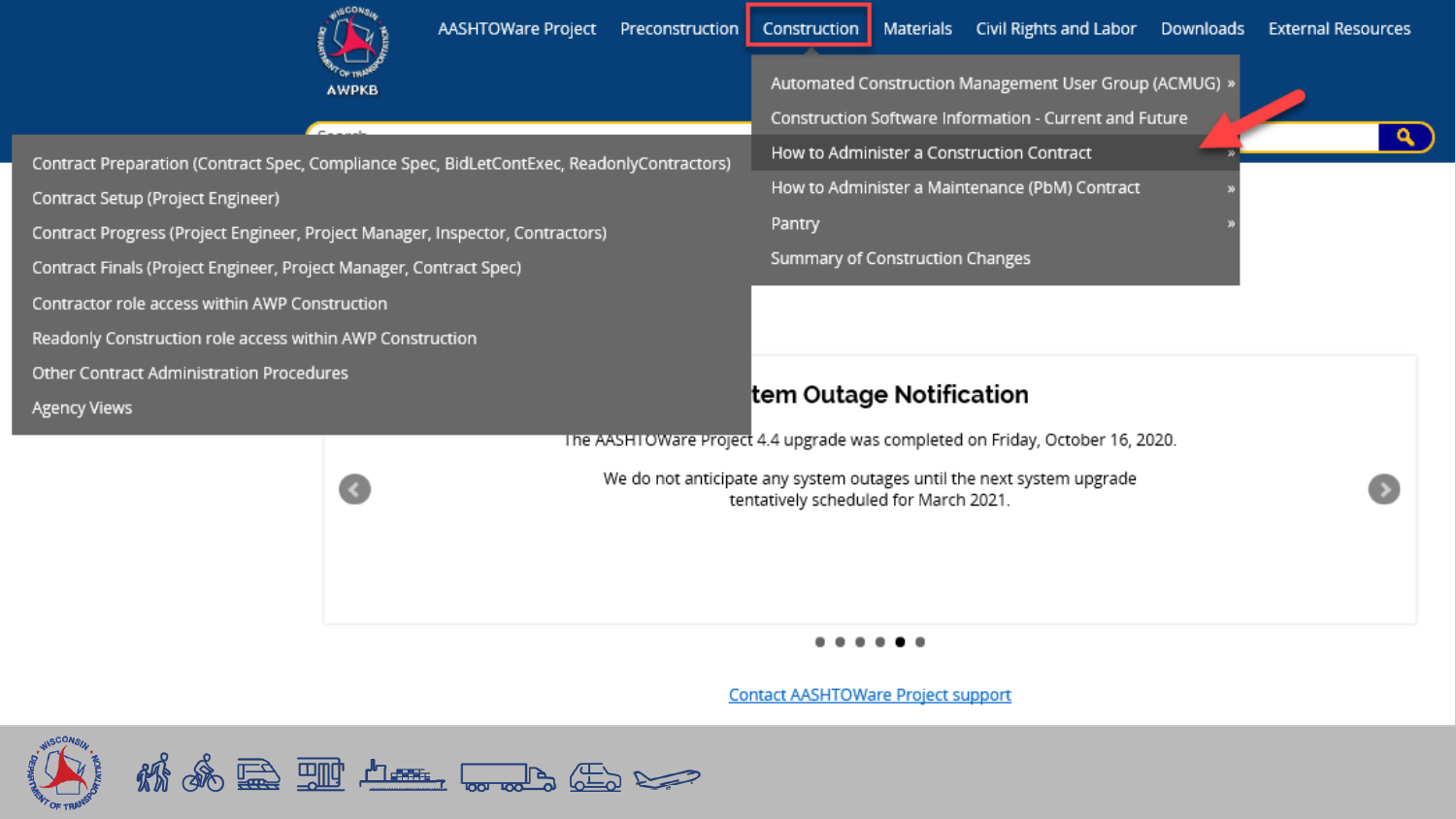## **AASHTOWare Project Construction Training**

- All documentation will be posted on the AASHTOWare Project Knowledge Base (AWPKB) site.
	- **E** All construction staff should review the AWP Basics documentation to become familiar with the new system layout and terminology - <https://awpkb.dot.wi.gov/Content/awp-sysinfo/awp-basics/AWPBasics.htm>
	- All training material related to Contract Preparation, Contract Setup, Contract Progress (Contract Change Orders, Daily Work Reports (DWRs), Diaries, Payment Estimates), and Contract Finals can be found at <https://awpkb.dot.wi.gov/Content/constr/LETContract/HowToAdminConstrContract.htm>

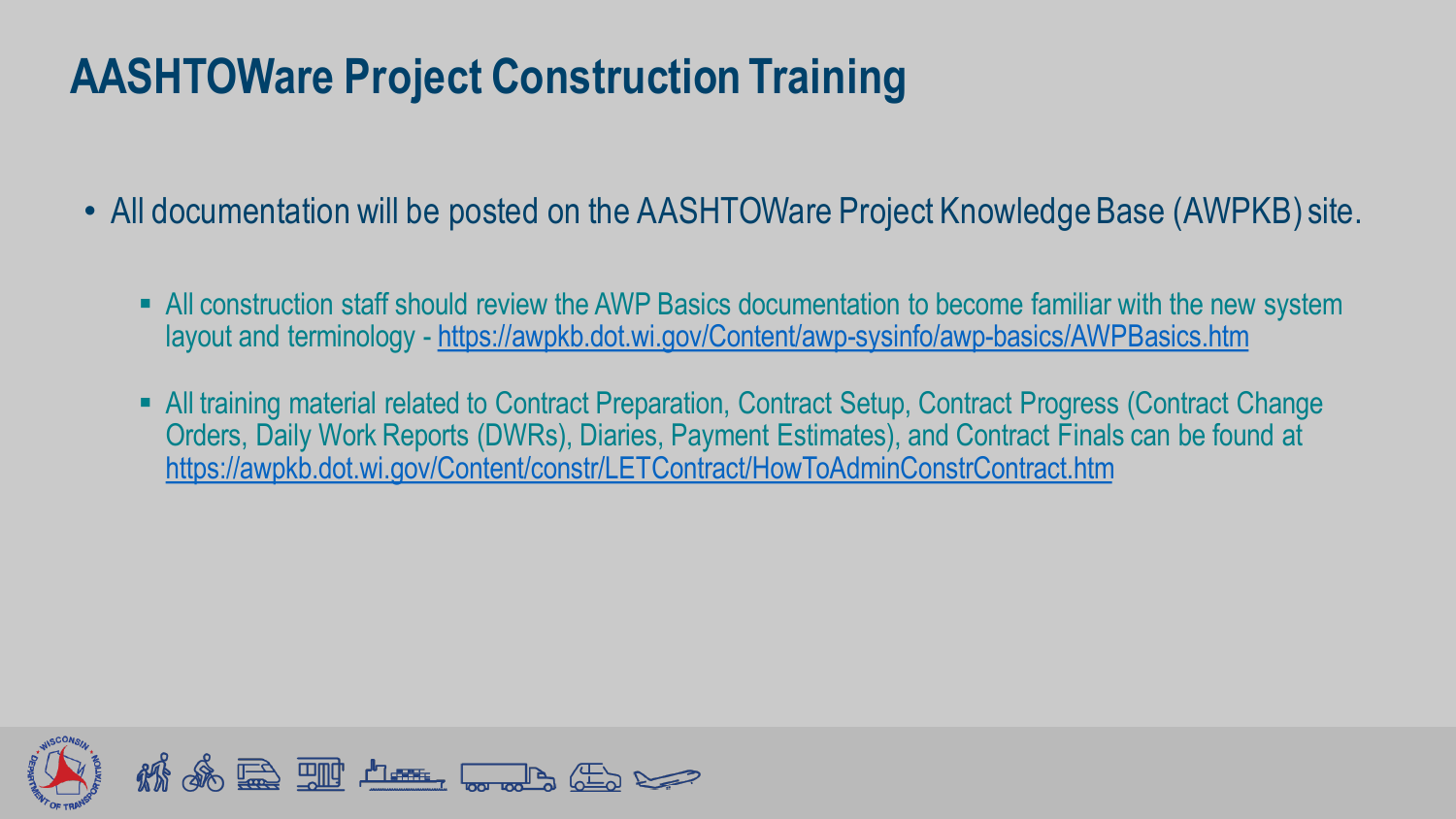# **AASHTOWare Project Construction Training**

- For Project Engineers, Inspectors, Project Managers, and Supervisors
	- January 10 Contract Setup
	- January 18 Daily Work Reports (DWRs)
	- January 31 Diaries
	- $\blacksquare$  February 7 Payment Estimates
	- $\blacksquare$  February 14 Change Orders
	- February 21 Reports, Items, Stockpiles
	- February 28 Other Admin Procedures
	- $\blacksquare$  March 1 Finals
- Sessions will be recorded and available for viewing on the AWPKB Construction Training page.

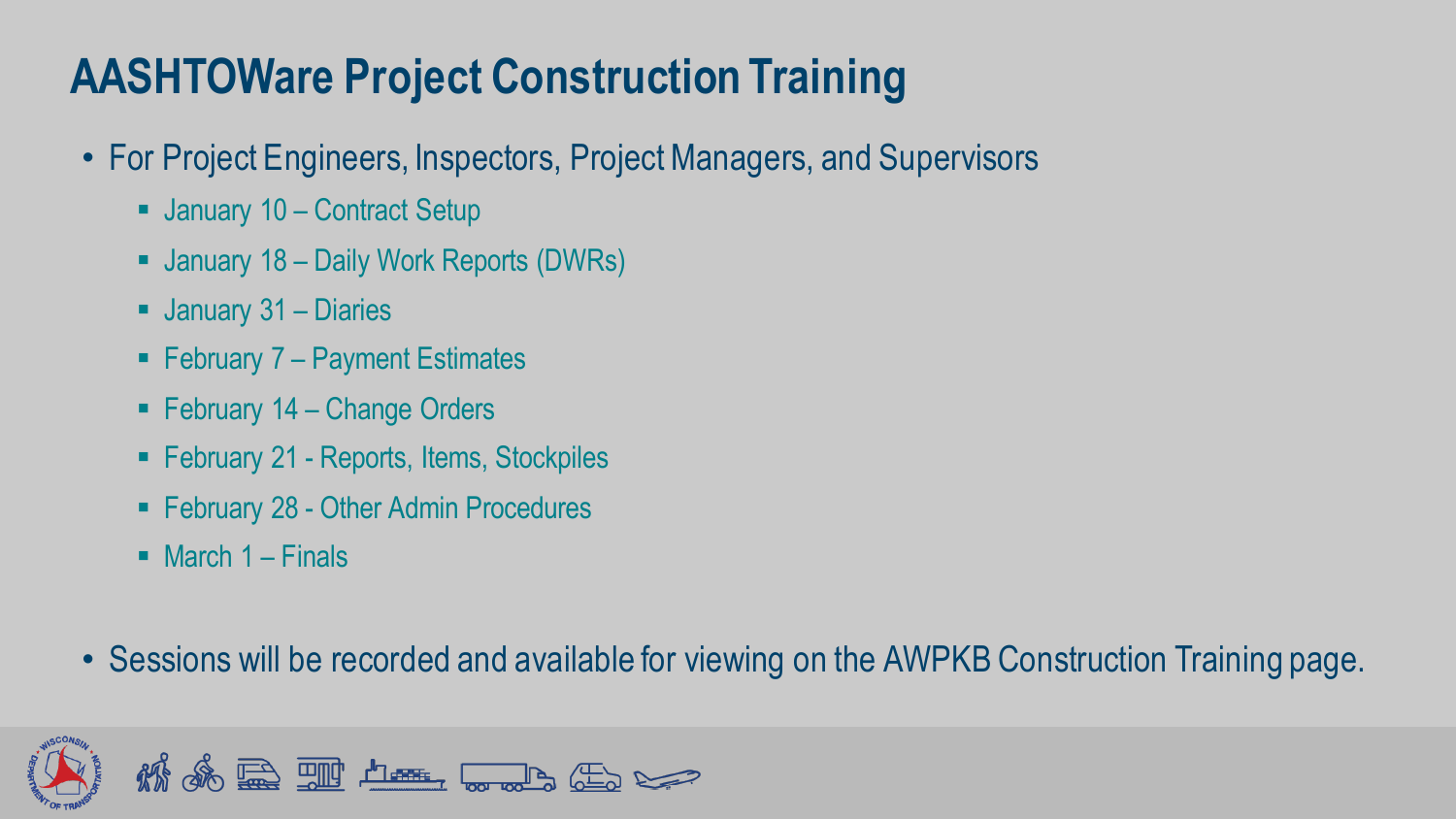# **AASHTOWare Project upgrade**

- Upgrading to version 4.6.1
	- **Preconstruction**
	- Construction
- January 22 24
- AWP will be unavailable for all users
- Notice will be sent when system back on-line
- Does not impact
	- Bids
	- Data Analytics

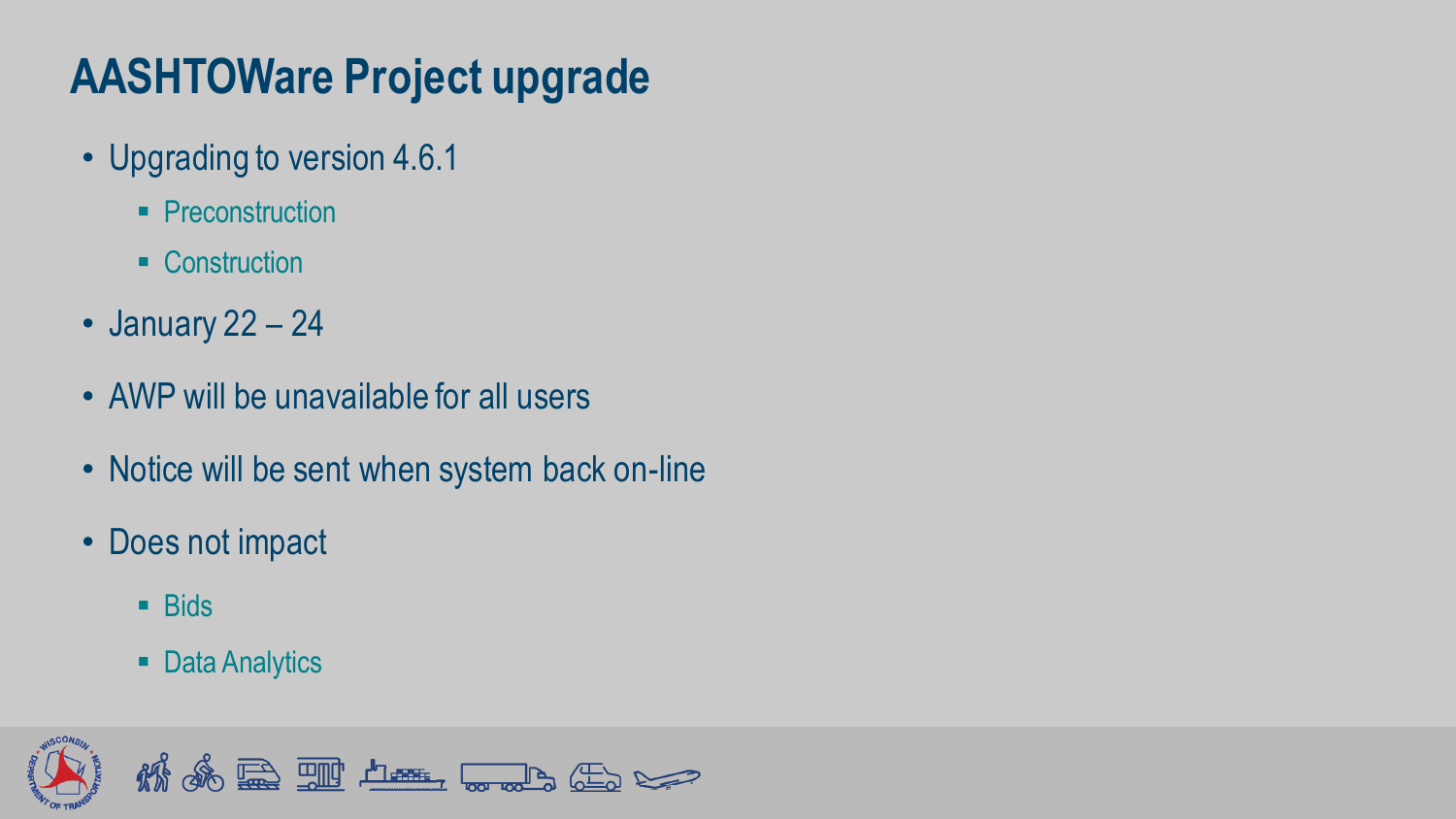## **AASHTOWare Project Support**

There are multiple ways to reach out for AWP support including:

- Email the AWP Support mailbox at [AWPSupport@dot.wi.gov.](mailto:AWPSupport@dot.wi.gov) This mailbox is monitored daily by the AWP System Administrators.
- From an AWPKB web page, select < Click here to send feedback> if you have questions about the documentation or a new process in AWP Construction.
- Call Annette Czerneski or Adam Bleskacek, the AWP System Administrators.